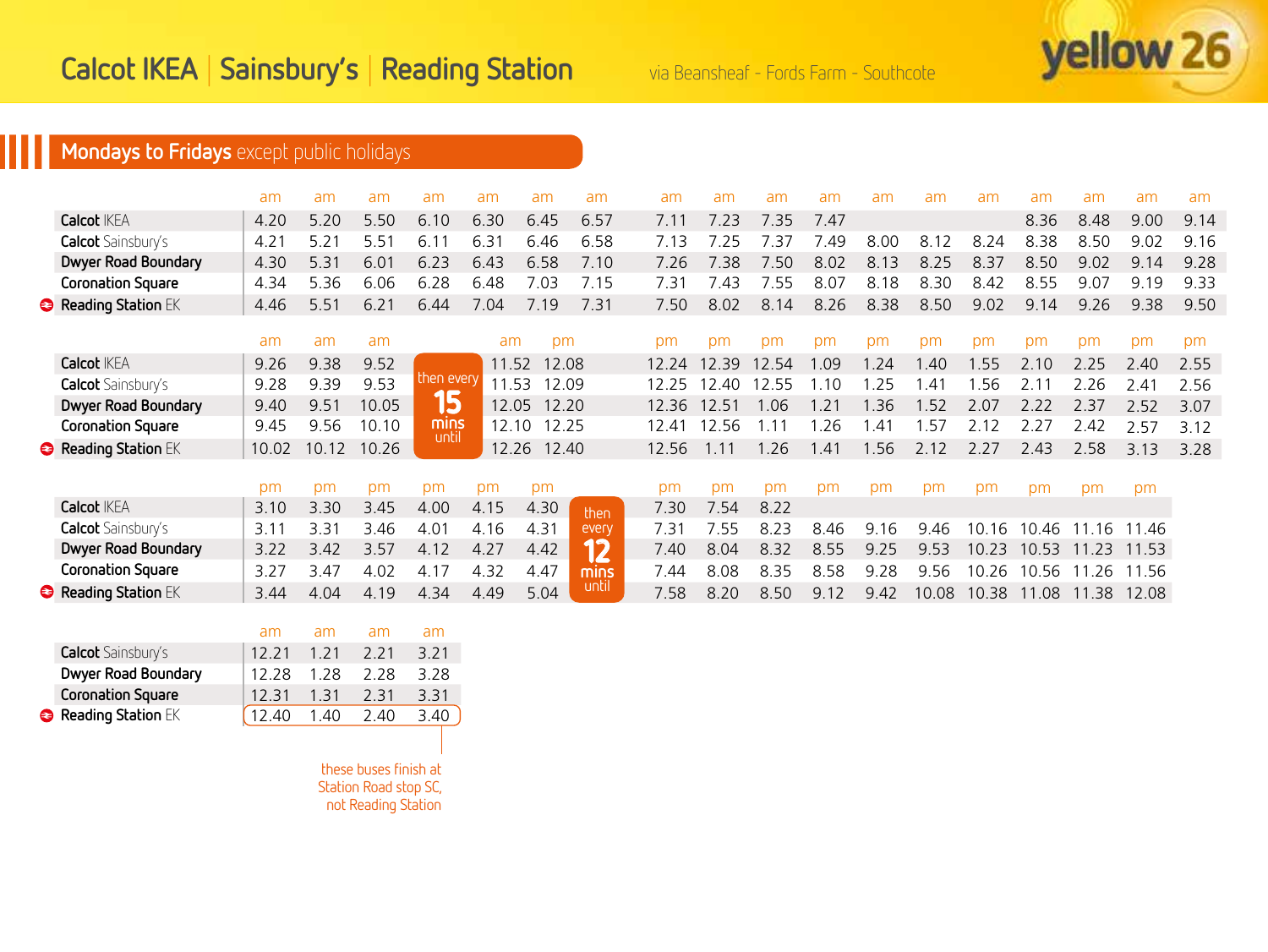

# **Saturdays**

|                           | am   | am   | am   | am    | am    | am    | am    | am    | am            | am    |            | pm   | pm   | pm                     | pm   | pm              | pm   | pm   |
|---------------------------|------|------|------|-------|-------|-------|-------|-------|---------------|-------|------------|------|------|------------------------|------|-----------------|------|------|
| <b>Calcot IKEA</b>        | 4.20 | 5.20 | 5.50 | 6.20  | 6.50  | 7.20  | 7.55  | 8.15  | 8.35          | 8.55  |            | 5.55 | 6.10 | 6.25                   | 6.40 | 6.55            | 7.23 | 7.50 |
| <b>Calcot</b> Sainsbury's | 4.21 | 5.21 | 5.51 | 6.21  | 6.51  | 7.21  | ' 56  | 8.16  | 8.36          | 8.56  | then every | 5.56 | 6.11 | 6.26                   | 6.41 | 6.56            | 7.24 | 7.51 |
| Dwyer Road Boundary       | 4.30 | 5.30 | 6.00 | 6.32  | 7.02  | 7.32  | 8.07  | 8.27  | 8.47          | 9.07  | 15         | 6.07 | 6.21 | 6.36                   | 6.51 | 7.06            | 7.33 | 8.00 |
| <b>Coronation Square</b>  | 4.34 | 5.34 | 6.04 | 6.37  | 7.07  | 7.37  | 8.12  | 8.32  | 8.52          | 9.12  | mins       | 6.12 | 6.25 | 6.40                   | 6.55 | $^{\prime}$ .10 | .36  | 8.04 |
| Reading Station EK        | 4.46 | 5.46 | 6.16 | 6.52  | 7.22  | 7.52  | 8.27  | 8.47  | 9.07          | 9.27  | until      | 6.27 | 6.40 | 6.55                   | 7.10 | 7.25            | 7.50 | 8.18 |
|                           |      |      |      |       |       |       |       |       |               |       |            |      |      |                        |      |                 |      |      |
|                           | pm   | pm   | pm   | pm    | pm    | pm    | pm    | pm    | am            | am    | am         | am   |      |                        |      |                 |      |      |
| <b>Calcot IKEA</b>        | 8.20 |      |      |       |       |       |       |       |               |       |            |      |      |                        |      |                 |      |      |
| <b>Calcot</b> Sainsbury's | 8.21 | 8.46 | 9.16 | 9.46  | 10.16 | 10.46 | 11.16 | 11.46 | $2.2^{\circ}$ | .21   | 2 2 1      | 3.21 |      |                        |      |                 |      |      |
| Dwyer Road Boundary       | 8.30 | 8.55 | 9.25 | 9.53  | 10.23 | 10.53 | 11.23 | 11.53 | 12.28         | 1.28  | 2.28       | 3.28 |      |                        |      |                 |      |      |
| <b>Coronation Square</b>  | 8.33 | 8.58 | 9.28 | 9.56  | 10.26 | 10.56 | 11.26 | 11.56 | 12.31         | .31   | 2.31       | 3.31 |      |                        |      |                 |      |      |
| Reading Station EK        | 8.47 | 9.12 | 9.42 | 10.08 | 10.38 | 11.07 | 11.37 | 12.07 | 12.40         | i .40 | 2.40       | 3.40 |      | -these buses finish at |      |                 |      |      |

Station Road stop SC,

not Reading Station

## **Sundays & public holidays**

|                           | am   |     |      |      | am   |      |      |      | am         |                 | рm               |      | om   | DM   | pm   | <b>pm</b>           | pm.  |
|---------------------------|------|-----|------|------|------|------|------|------|------------|-----------------|------------------|------|------|------|------|---------------------|------|
| <b>Calcot IKFA</b>        |      |     |      |      |      |      | 8.55 | 9 25 | 9.48       |                 | 5.48             | 6.08 | 6.28 |      |      |                     |      |
| <b>Calcot</b> Sainsbury's | 4.21 |     |      | .20  | 7.50 | 8.20 | 8.56 | 9.26 | 9.49       | then every 5.49 |                  | 6.09 | 6.29 |      |      | 6.46 7.16 7.46 8.16 |      |
| Dwyer Road Boundary       | 4.28 |     | 6.28 | 7.28 | 7.58 | 8.28 | 9.03 |      | 9.37 10.00 | <b>20</b>       | $6.00\quad 6.19$ |      | 6.39 |      |      | 6.55 7.25 7.55 8.25 |      |
| <b>Coronation Square</b>  | 4.31 |     |      | ' 37 | 8.02 | 832  | 9.07 | 9.42 | 10.05      | mins            | 6.05             | 6.23 | 6.43 | 6.58 | 7.28 | 7.58 8.28           |      |
| <b>Reading Station EK</b> | 4.42 | 542 | 6.42 | 46   | 8.16 | 846  | 9.21 | 9.57 | 10.20      | until           | 6.20             | 6.38 | 6.58 | 7.12 | 742  | 8.12                | 8.42 |

|                           | pm pm pm am am am am                  |  |  |      |                                                               |
|---------------------------|---------------------------------------|--|--|------|---------------------------------------------------------------|
| <b>Calcot</b> Sainsbury's | 9.16 10.16 11.16 12.20 1.20 2.20      |  |  | 3.20 |                                                               |
| Dwyer Road Boundary       | 9.23 10.23 11.23 12.27 1.27 2.27 3.27 |  |  |      |                                                               |
| <b>Coronation Square</b>  | 9.26 10.26 11.26 12.30 1.30 2.30      |  |  | 3 30 |                                                               |
| Reading Station EK        |                                       |  |  |      | 9.38 10.38 11.37 (12.39 1.39 2.39 3.39) These buses finish at |
|                           |                                       |  |  |      | Chabina Doad chan CC                                          |

Station Road stop SC, not Reading Station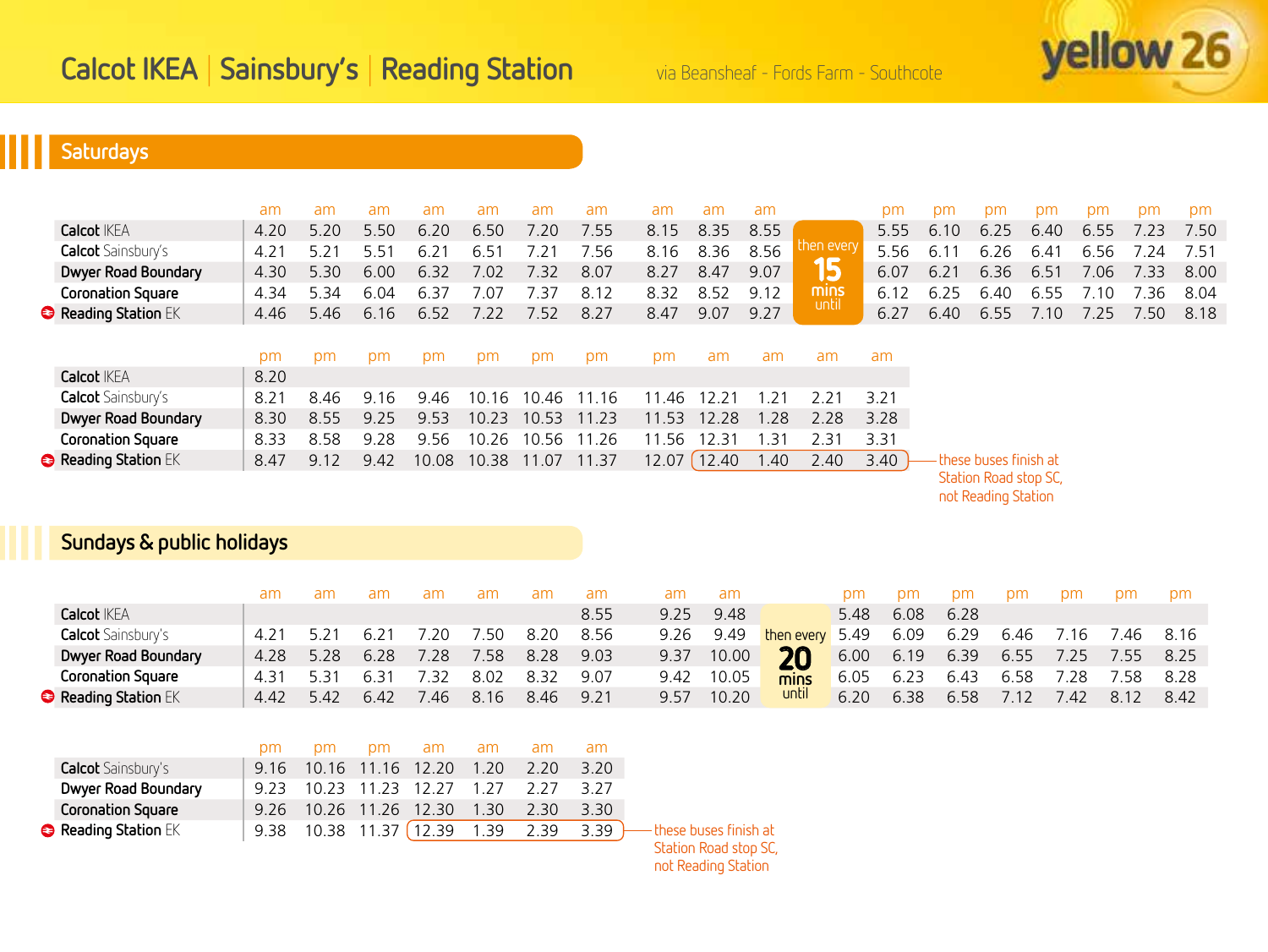

# **Mondays to Fridays** except public holidays

|                           | am   | am    | am    | am                            | am         | am    | am    | am    | am    | am   | am   | am   | am    | am            | am    | am    | am            | am    |
|---------------------------|------|-------|-------|-------------------------------|------------|-------|-------|-------|-------|------|------|------|-------|---------------|-------|-------|---------------|-------|
| Reading Station stop EK   | 3.50 | 4.50  | 5.20  | 5.40                          | 6.00       | 6.12  | 6.24  | 6.36  | 6.48  | 7.00 | 7.15 | 7.30 | 7.42  | 7.54          | 8.06  | 8.18  | 8.33          | 8.48  |
| <b>Coronation Square</b>  | 4.01 | 5.01  | 5.31  | 5.51                          | 6.11       | 6.23  | 6.37  | 6.49  | 7.01  | 7.13 | 29   | 7.46 | 8.00  | 8.14          | 8.26  | 8.38  | 8.53          | 9.05  |
| Swanholm Gardens          | 4.05 | 5.05  | 5.35  | 5.55                          | 6.15       | 6.27  | 6.41  | 6.53  | 7.05  | 7.17 | 7.34 | 7.51 | 8.05  | 8.19          | 8.31  | 8.43  | 8.58          | 9.11  |
| <b>Calcot</b> Sainsbury's | 4.12 | 5.12  | 5.42  | 6.02                          | 6.22       | 6.34  | 6.49  | 7.01  | 7.13  | 7.25 | 7.43 | 7.57 | 8.16  | 8.29          | 8.41  | 8.53  | 9.08          | 9.20  |
| <b>Calcot IKEA</b>        | 4.14 | 5.14  | 5.44  | 6.04                          | 6.24       | 6.36  | 6.51  | 7.03  | 7.15  | 7.27 | 7.45 |      |       | 8.31          | 8.43  | 8.55  | 9.10          | 9.22  |
|                           |      |       |       |                               |            |       |       |       |       |      |      |      |       |               |       |       |               |       |
|                           | am   |       | am    | am                            | am         | pm    | pm    | pm    | pm    | pm   | pm   | pm   | pm    | pm            | pm    | pm    | pm            | pm    |
| Reading Station stop EK   | 9.03 | then  | 11.18 | 11.33                         | 11.48      | 12.03 | 12.18 | 12.33 | 12.48 | 1.03 | .18  | .33  | .48   | 2.03          | 2.18  | 2.33  | 2.48          | 3.03  |
| <b>Coronation Square</b>  | 9.17 | every | 11.32 | .49                           | 12.04      | 12.19 | 12.34 | 12.49 | 1.04  | .20  | -35  | .50  | 2.05  | $2.2^{\circ}$ | 2.36  | 2.51  | 3.06          | 3.23  |
| Swanholm Gardens          | 9.22 | 15    | 11.37 | 11.54                         | 12.09      | 12.24 | 12.39 | 12.54 | 1.09  | 1.25 | .40  | 1.55 | 2.10  | 2.26          | 2.41  | 2.56  | 3.11          | 3.28  |
| <b>Calcot</b> Sainsbury's | 9.31 | mins  | 11.46 | 12.03                         | 12.18      | 12.33 | 12.48 | 1.03  | 1.18  | .34  | .49  | 2.04 | 2.19  | 2.36          | 2.51  | 3.06  | $3.2^{\circ}$ | 3.38  |
| <b>Calcot IKEA</b>        | 9.33 | until |       | 11.48 12.05 12.20 12.35 12.50 |            |       |       | 1.05  | 1.20  | 1.36 | 1.51 | 2.06 | 2.21  | 2.38          | 2.53  | 3.08  | 3.23          | 3.40  |
|                           |      |       |       |                               |            |       |       |       |       |      |      |      |       |               |       |       |               |       |
|                           | pm   | pm    | pm    | pm                            |            | pm    |       | pm    | pm    | pm   | pm   | pm   | pm    | pm            | pm    | pm    | pm            | am    |
| Reading Station stop EK   | 3.18 | 3.33  | 3.48  | 4.00                          | then up to | 6.48  |       | 7.15  | .45   | 8.15 | 8.45 | 9.15 | 9.45  | 10.15         | 10.45 | 11.15 | 11.50         | 12.50 |
| <b>Coronation Square</b>  | 3.38 | 3.53  | 4.08  | 4.21                          | every      | 7.06  |       | 7.33  | 8.03  | 8.32 | 9.02 | 9.30 | 10.00 | 10.30         | 10.57 | -27   | 12.01         | 1.01  |
| Swanholm Gardens          | 3.43 | 3.58  | 4.13  | 4.26                          | 12         | 7.11  |       | 7.38  | 8.08  | 8.36 | 9.06 | 9.34 | 10.04 | 10.34         | 01    | 11.31 | 12.05         | 1.05  |
| <b>Calcot</b> Sainsbury's | 3.53 | 4.08  | 4.23  | 4.36                          | mins       | 7.21  |       | 7.48  | 8.18  | 8.44 | 9.14 | 9.42 | 10.12 | 10.40         | 11.10 | 11.40 | 12.12         | 1.12  |
| <b>Calcot IKEA</b>        | 3.55 | 4.10  | 4.25  | 4.38                          | until      | 7.23  |       | 7.50  | 8.20  |      |      |      |       |               |       |       |               |       |
|                           |      |       |       |                               |            |       |       |       |       |      |      |      |       |               |       |       |               |       |
|                           | am   | am    |       |                               |            |       |       |       |       |      |      |      |       |               |       |       |               |       |

| Reading Station stop EK   | 1.50  | 2.50  |
|---------------------------|-------|-------|
| <b>Coronation Square</b>  | 2.01  | 3.01  |
| Swanholm Gardens          | 2.05  | 3.05  |
| <b>Calcot</b> Sainsbury's | 2 1 2 | 3 1 2 |

journey in blue is school holidays only